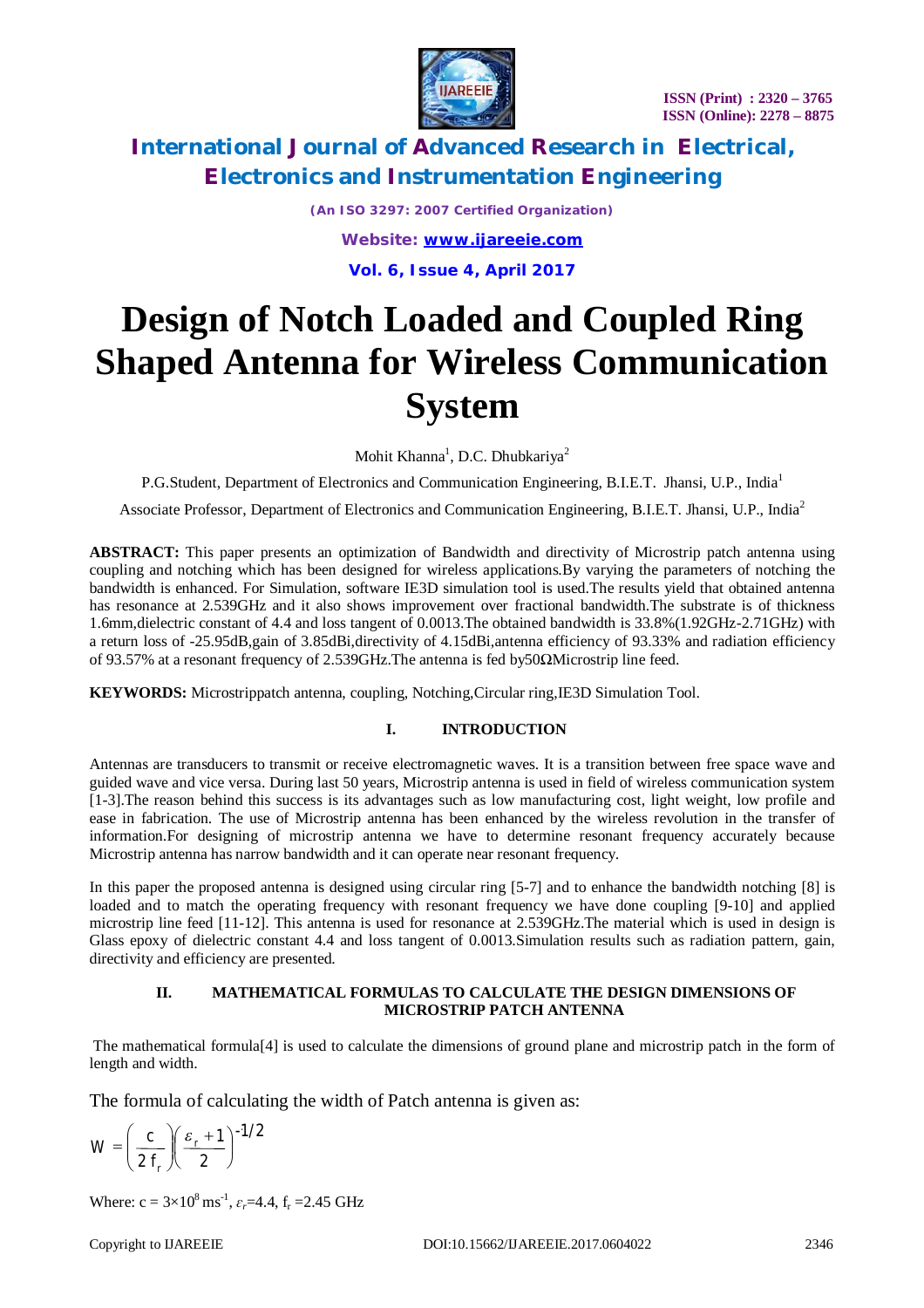

*(An ISO 3297: 2007 Certified Organization)*

*Website: [www.ijareeie.com](http://www.ijareeie.com)*

### **Vol. 6, Issue 4, April 2017**

Formula of effective dielectric constant is given as:-

$$
\varepsilon_{\text{eff}} = \left(\frac{\varepsilon_r + 1}{2}\right) + \left(\frac{\varepsilon_r - 1}{2}\right) \left(1 + \frac{12h}{W}\right)^{-1/2}
$$

Where: h=1.6 mm

Formula of extension in length is given as:

$$
\Delta L = 0.412 h \left( \frac{\varepsilon_{\text{eff}} + 0.3}{\varepsilon_{\text{eff}} - 0.258} \left( \frac{\left( \frac{W}{h} \right) + 0.264}{\left( \frac{W}{h} \right) + 0.8} \right) \right)
$$

Dimensional calculation of parameters such as resonant frequency  $(f_r)$ , dielectric constant  $(\varepsilon_r)$ , substrate thickness (h) and loss tangent (tan  $\delta$ ) and 50 $\Omega$  Microstrip linefeed is used. The parameters of antenna are given in table1.

| <b>S. NO</b>                | <b>Antenna Parameter</b>              | Data             |
|-----------------------------|---------------------------------------|------------------|
|                             | Resonant frequency $(f_r)$            | $2.45$ GHz       |
| $\mathcal{D}_{\mathcal{L}}$ | Substrate thickness (h)               | $1.6 \text{ mm}$ |
| 3.                          | Dielectric constant $(\varepsilon_r)$ | 4.4              |
|                             | Loss Tangent (tan $\delta$ )          | .0013            |

### **III. ANTENNA DESIGN PROCEDURE**

The parameters of ground plane are Wg=38mm and Lg=47mm. The parameters of patch are Lp=28mm and Wp=37mm. In this proposed design make a rectangular patch of W1 and Lp .Secondly make a semi circular sector of radius R and then merge with the patch. Then a circular ring of inner radius=9 mm and outer radius=11mm is

inserted in the patch with same centre. Then after loaded a notch and coupling to enhance the bandwidth and resonant peak.A 50Ω microstrip line feed is used at mid of length of the patch antenna. The position of feed is (Lg/2) on the positive X axis from the origin as shown in table 2.

The design of calculated notch loaded coupled ring shaped microstrip patch antenna is shown in Fig.1.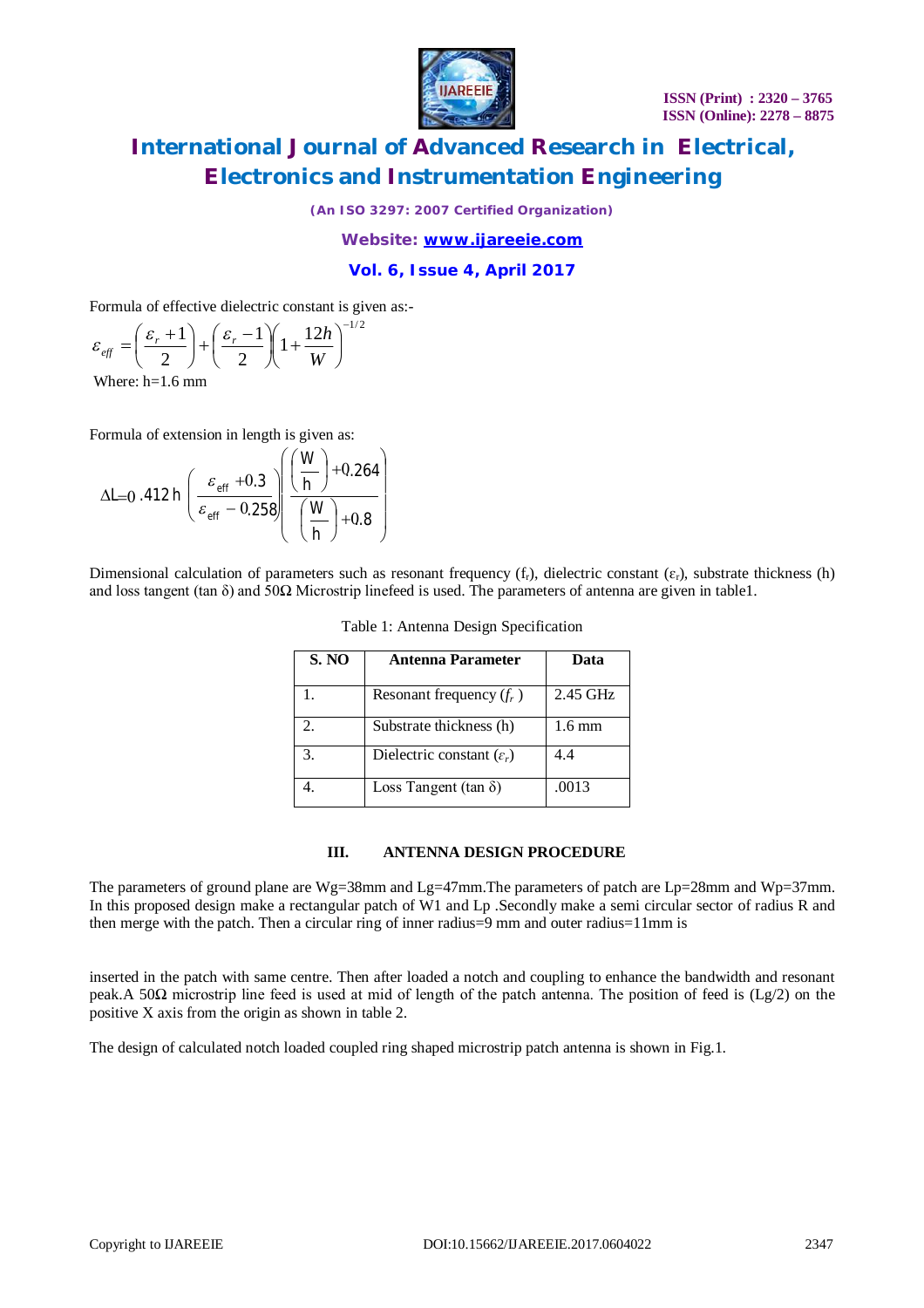

*(An ISO 3297: 2007 Certified Organization)*

*Website: [www.ijareeie.com](http://www.ijareeie.com)*

### **Vol. 6, Issue 4, April 2017**



Fig.1 Geometry of proposed antenna and all dimensions in mm

Table 2: Calculated Antenna Dimensions

| S No.            | <b>Antenna Dimension</b> | Data (mm) |
|------------------|--------------------------|-----------|
| 1.               | Ground Length $(L_{g})$  | 38        |
| 2.               | Ground Width $(W_g)$     | 47        |
| 3.               | Patch Length $(L_P)$     | 28        |
| 4.               | L2                       | 7.5       |
| $\overline{5}$ . | R1                       | 9         |
| 6.               | R2                       | 11        |
| 7.               | R                        | 14        |
| 8.               | Ls                       | 3         |
| 9.               | Ws                       | 5         |
| 10.              | W3                       | 6.2       |
| 11.              | W2                       | 6.9       |

#### **IV. SIMULATION RESULT AND DISSCUSSION**

The result of proposed microstrip patch antenna is analyzed by using IE3D antenna designing software at select resonant frequency of 2.45 GHz. The graph of return loss Vs frequency is plotted for the range of frequency 1GHz to 3GHz, because within this range the curve crosses the -10dB which is shown in Fig.2.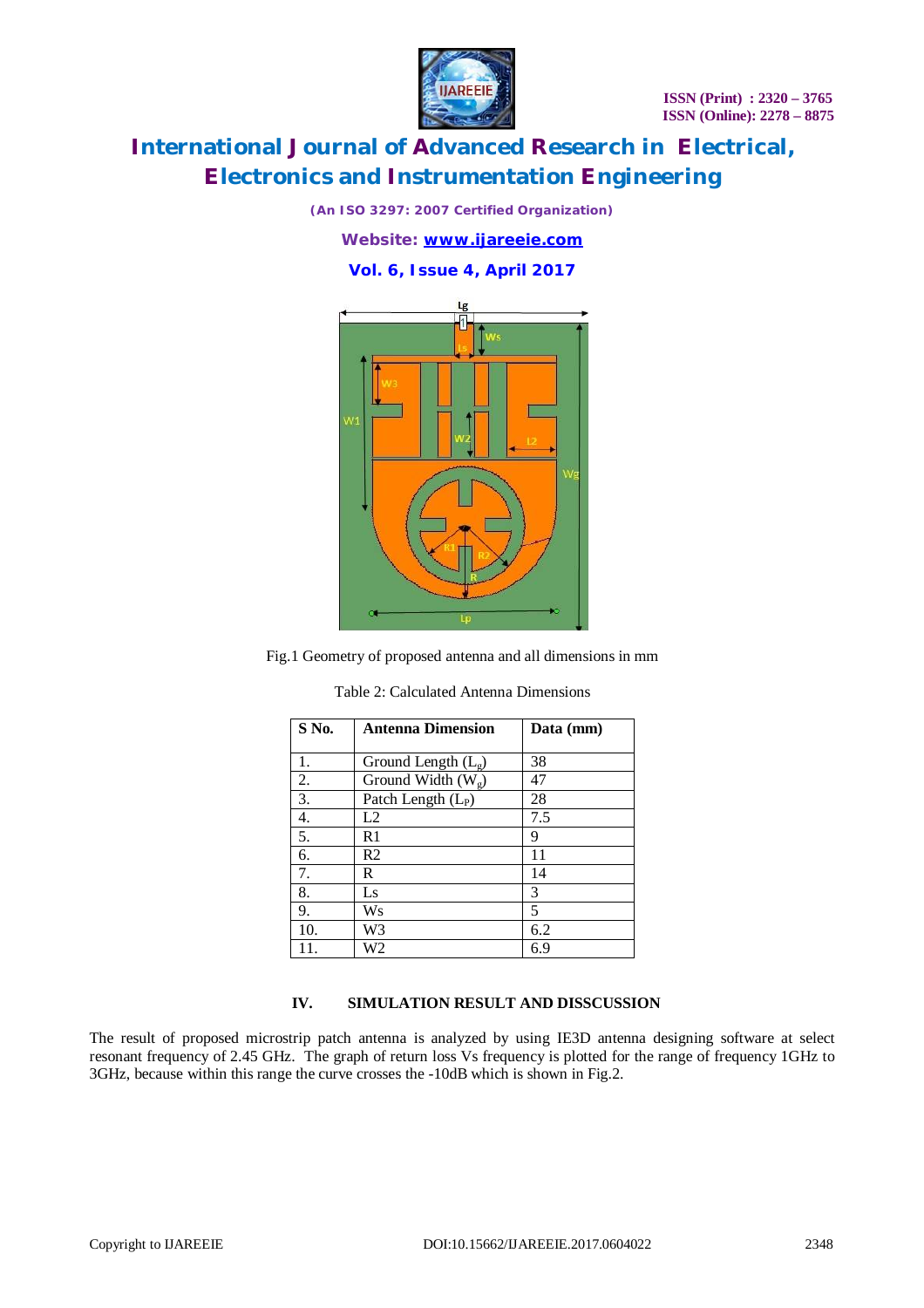

*(An ISO 3297: 2007 Certified Organization)*

*Website: [www.ijareeie.com](http://www.ijareeie.com)* **Vol. 6, Issue 4, April 2017**



Fig.2 Return loss vs. frequency graph of proposed antenna

From Fig.2, it is observed that the bandwidth of proposed antenna 784 MHz (33.8 % fractional bandwidth) between 1.92 GHz to 2.71 GHz band and Return loss of -25.95 dB at resonance frequency 2.539GHz has been obtained. It is also observed that operating resonance frequency 2.539 GHz shows close value with designed resonance frequency 2.45GHz.

The graph of Gain Vs Frequency of proposed antenna is shown in Fig.3.



Fig.3 Gain vs. Frequency graph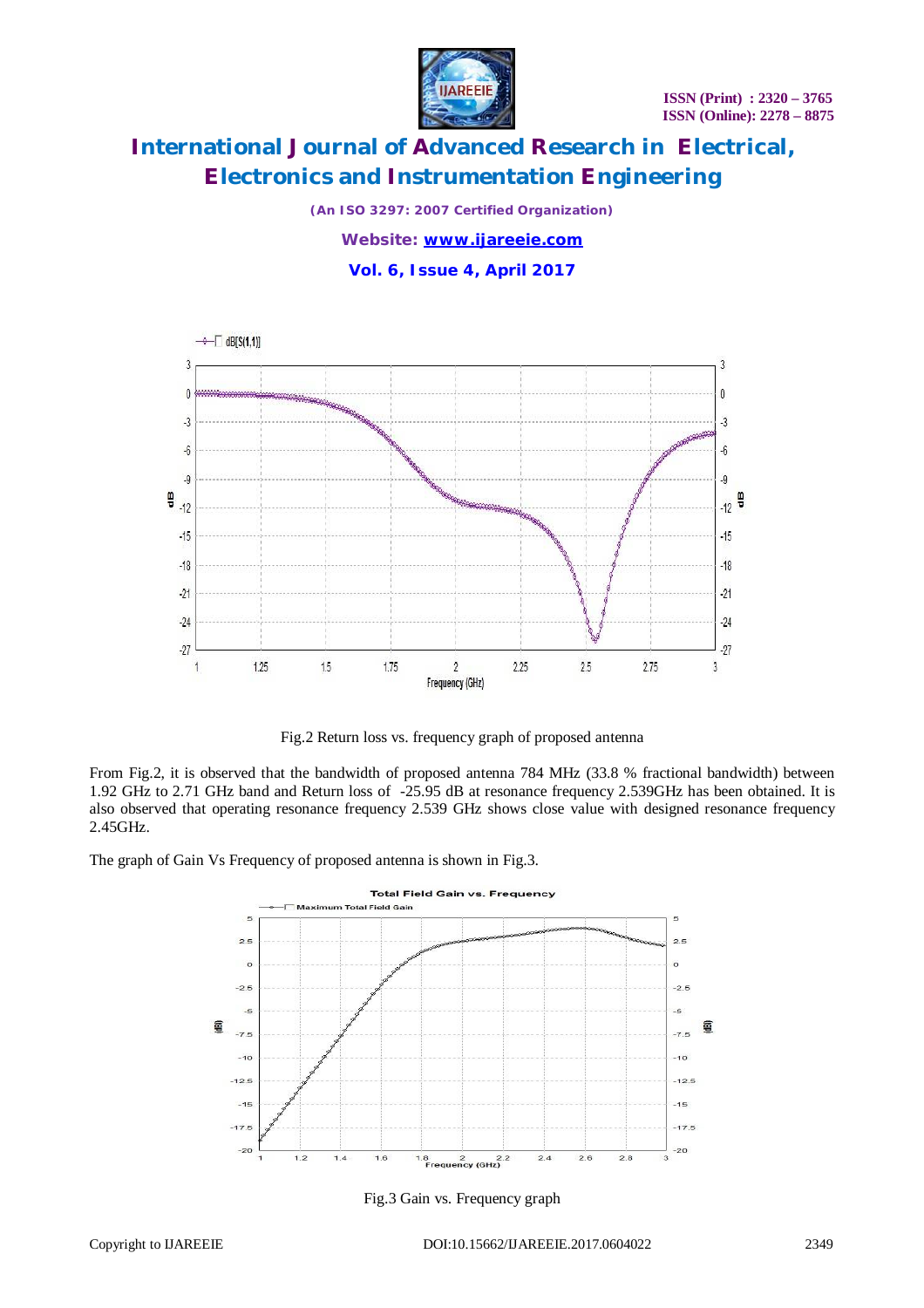

*(An ISO 3297: 2007 Certified Organization)*

*Website: [www.ijareeie.com](http://www.ijareeie.com)*

**Vol. 6, Issue 4, April 2017**

The maximum gain of proposed antenna is 3.87 dBi. It is also observed that the gain of proposed antenna at resonant frequency 2.539 GHz is 3.8563 dBi.

The graph of Directivity Vs Frequency of proposed antenna is shown in Fig. 4.



Fig.4 Directivity Vs. Frequency graph

The maximum directivity of proposed antenna is 4.8039dBi. It is also observed that the directivity of proposed antenna at resonant frequency 2.53 GHz is 4.155 dBi.

The graph of Efficiency of design antenna is shown in Fig.5.



Fig.5 Efficiency vs. Frequency graph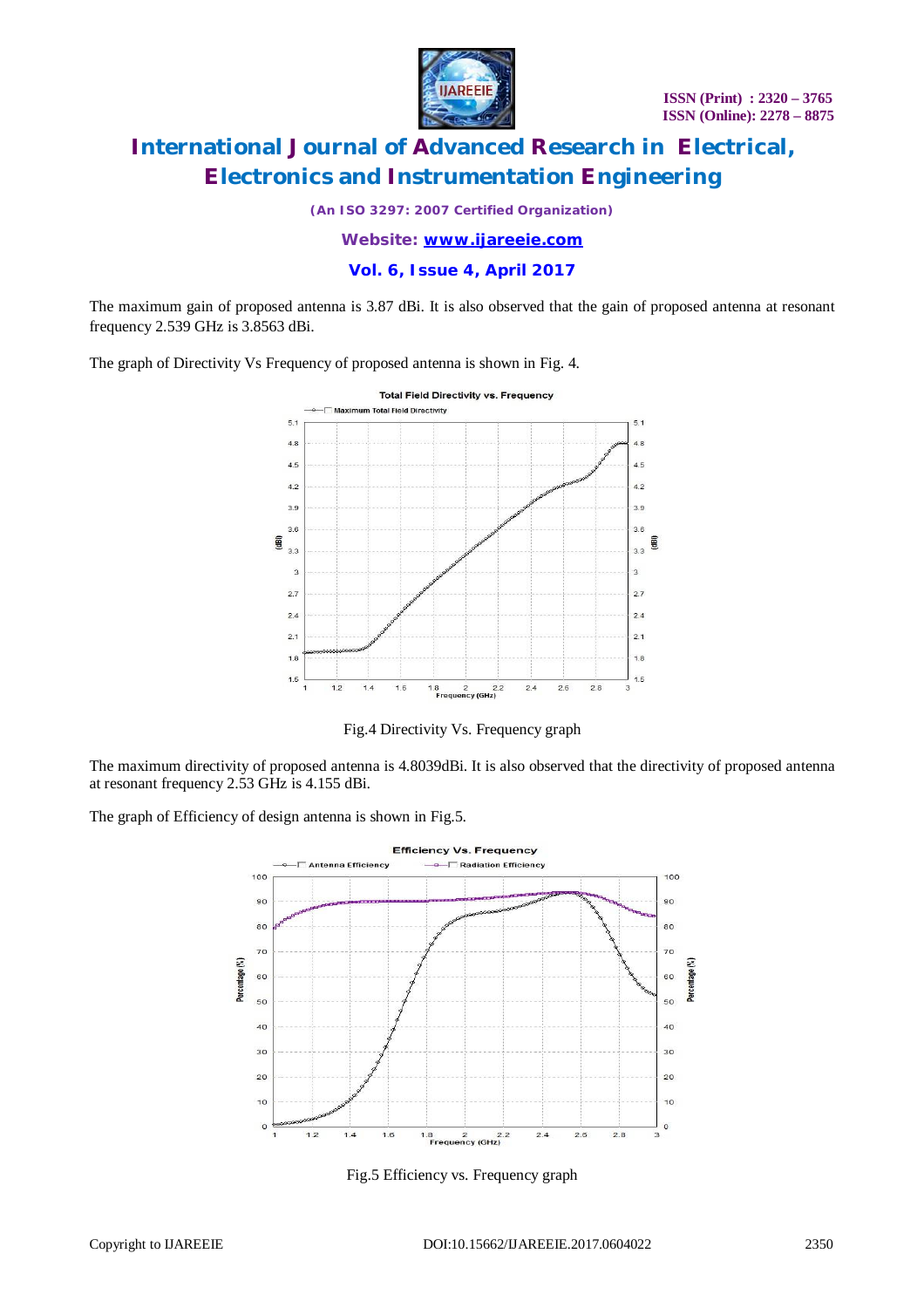

*(An ISO 3297: 2007 Certified Organization)*

*Website: [www.ijareeie.com](http://www.ijareeie.com)*

### **Vol. 6, Issue 4, April 2017**

From Fig.5 it is observed that the maximum antenna efficiency and radiation efficiency of proposed antenna is 93.34% and 93.585 % respectively. It is also observed that the antenna efficiency and radiation efficiency of proposed antenna at resonant frequency 2.539 GHz is 93.3364 % and 93.5725 % respectively.

The graph of radiation pattern of optimised antenna is shown in Fig.6.



Fig.6 Radiation pattern

The radiation pattern of the proposed antenna has bidirectional radiation pattern as shown above.

#### **V. CONCLUSION**

From the analysis of proposed antenna it is observed that the bandwidth, resonant frequency and return loss depends on dimensions of the etching of the patch antenna. Bandwidth is improved up to 33.8 %.The designed antenna can be applicable in wireless communication system.

#### **REFRENCES**

- [1] Marno van Rooyen, Johann W. Odendaal and Johan Joubert "High-Gain Directional Antenna for WLAN and Wi-MAX Applications" IEEE Antennas and wireless propagation letters, Vol. - 16, pp. 286-289, 2017.
- [2] Yu-Jen Chou, Guo-Sheng Lin, Jun-Fu Chen, Lih-Shan Chen and Mau-PhonHoung "Design of GSM/LTE multiband application for mobile phone antennas " Electronis Letter Vol. 51 No. 17, pp. 1304–1306, 20th August 2015.
- [3] N. Herscovivi, N.H. Nashua and E. Dziadek, "Omni directional antennas for wireless communication", Antennas and Propagation Society International Symposium, pp. 556 – 559, 1999.
- [4] Constantine A. Balanis, "Antenna Theory-Analysis and Design", 3rd Edition, A John Wiley & Sons, INC., Publication.
- [5] Kai Da Xu*,*Yong Hong Zhang, Ronald J. Spiegel*,*Yong Fan, William T. Joines*,*Qing Huo Liu*,*" Design of a Stub-Loaded Ring-Resonator Slot for Antenna Applications" IEEE Transactions On Antennas And Propagation, Vol. 63, No. 2,pp. 517-524, February 2015.
- [6] Lixun Li, Yangbo Huang, Li Zhou, and Feixue Wang "Triple-Band Antenna With Shorted Annular Ring for High-Precision GNSS Applications" IEEE Antennas And Wireless Propagation Letters, Vol. 15, pp. 942-945, 2016.
- [7] Shao-Li Zuo, Long Yang, and Zhi-Ya Zhang*,*" Dual-Band CP Antenna With a Dual-Ring Cavity for Enhanced Beamwidth"IEEE Antennas And Wireless Propagation Letters, Vol. 14, pp. 867-870, 2015.
- [8] Q. H. Abbasi, M. U. Rehman, X. D. Yang, A. Alomainy, K. Qaraqe, and E. Serpedin, "Ultra wide band band-notched flexible antenna for wearable applications," IEEE Antenna Wireless Propagation Letter, vol. 12, pp. 1606–1609, Jan. 2014.
- [9] Hongye Qi*,*Leilei Liu*,*Xiaoxing Yin*,*Hongxin Zhao, Wlodek J. Kulesza*,*" Mutual Coupling Suppression Between Two Closely Spaced Microstrip Antennas With an Asymmetrical Coplanar Strip Wall" IEEE Antennas And WirelessPropagation Letters, Vol. 15, pp. 191-194,2016.
- [10] Xu-bao Sun and Mao Yong Cao" Low mutual coupling antenna array for WLAN application" Electronics LettersVol. 53 No. 6 pp. 368– 37016th March 2017.